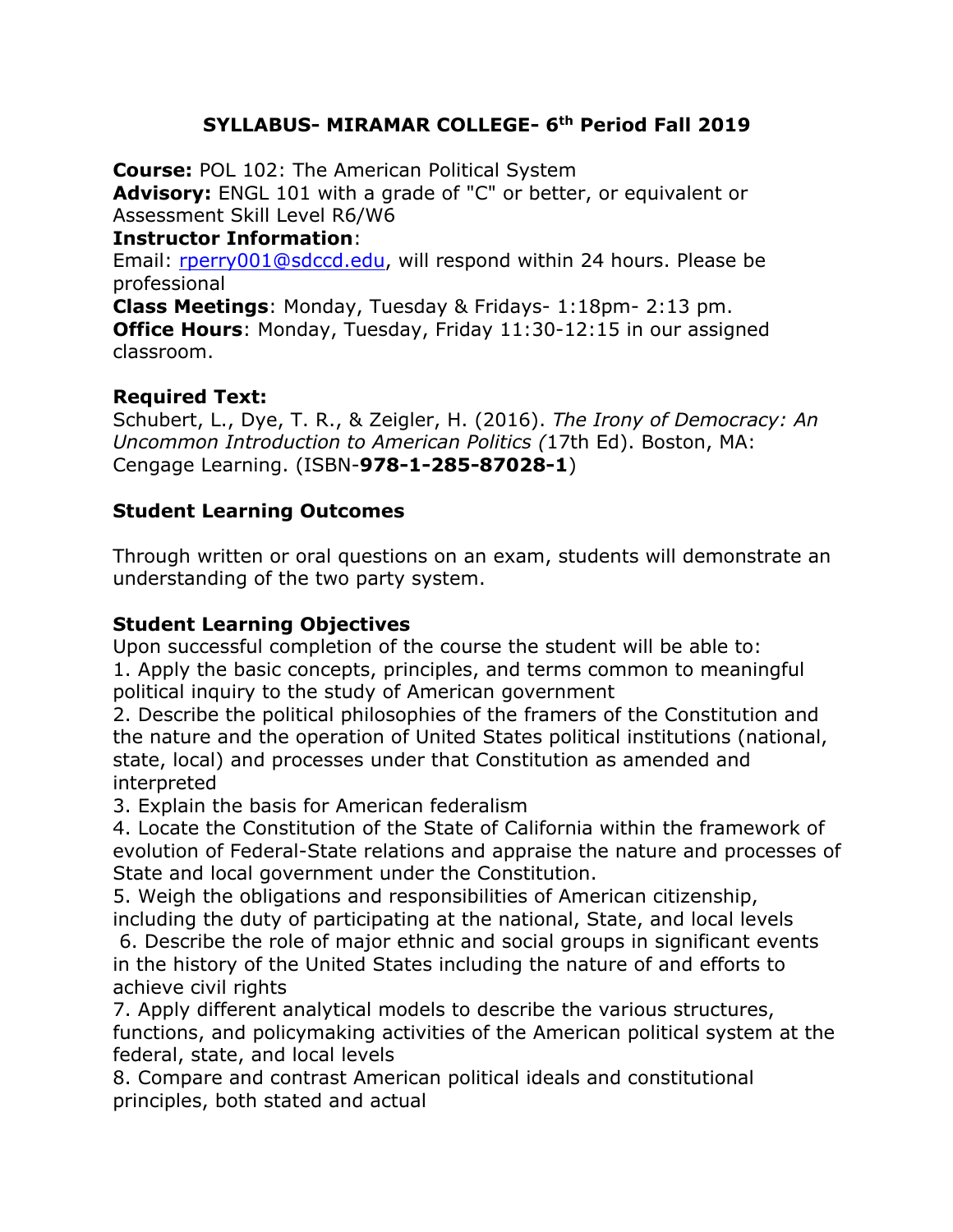9. Identify and analyze major issues faced by the American political system at all levels, including contemporary relationships of State and local government with the federal government; the resolution of conflicts and the establishment of cooperative processes under the constitutions of both the State and the nation; and the political processes involved.

Please bring both textbooks to class with you for each class meeting. **This Syllabus is subject to change/adjustment.** 

This course is designed to acquaint you with the fundamentals of U.S. government and politics. We will examine our government's constitutional foundation and political institutions including the Presidency, Congress, the Judiciary, interest groups, and the media. In addition, we will learn about the policymaking process and how structural, economic, and social factors influence political practices. Overall, we will consider if and how these influences bear on the ability of the United States to truly be a "representative democracy." In so doing, we will attend to how differences among people based on race, class, and gender mediate their relationships to U.S. political institutions and democratic values.

I have several goals for this class. One is to help you gain an understanding and appreciation for U.S. democracy and its institutions. As such, I hope this course enables you to be a wise and astute consumer (if not producer) of political information and ideas. Another goal is to impart on you that politics can be interesting, exciting, and above all else, relevant. As a result, I expect you to keep up with current events and prepare to discuss these in class.

### **Catalogue Description**

This comprehensive survey course provides an in-depth study of the American political system. National and California systems of government are studied from the perspective of constitutional frameworks and political institutions, processes, issues, and policies. Other topics include political participation; political parties and interest groups; social movements and minorities; civil liberties; and the role of political ideology, culture, and the mass media in shaping public opinion and policymaking. This course is intended for transfer students, political science majors, or students interested in the American political system.

## **Course Description**

Miramar College Catalogue Course Description (3 hours lecture, 3 units letter grade or Pass/no Pass option): This comprehensive survey course, designed for students intending to transfer to a four-year college or university, provides an in depth study of the American political system. Both national and California experiences are studied from the perspective of constitutional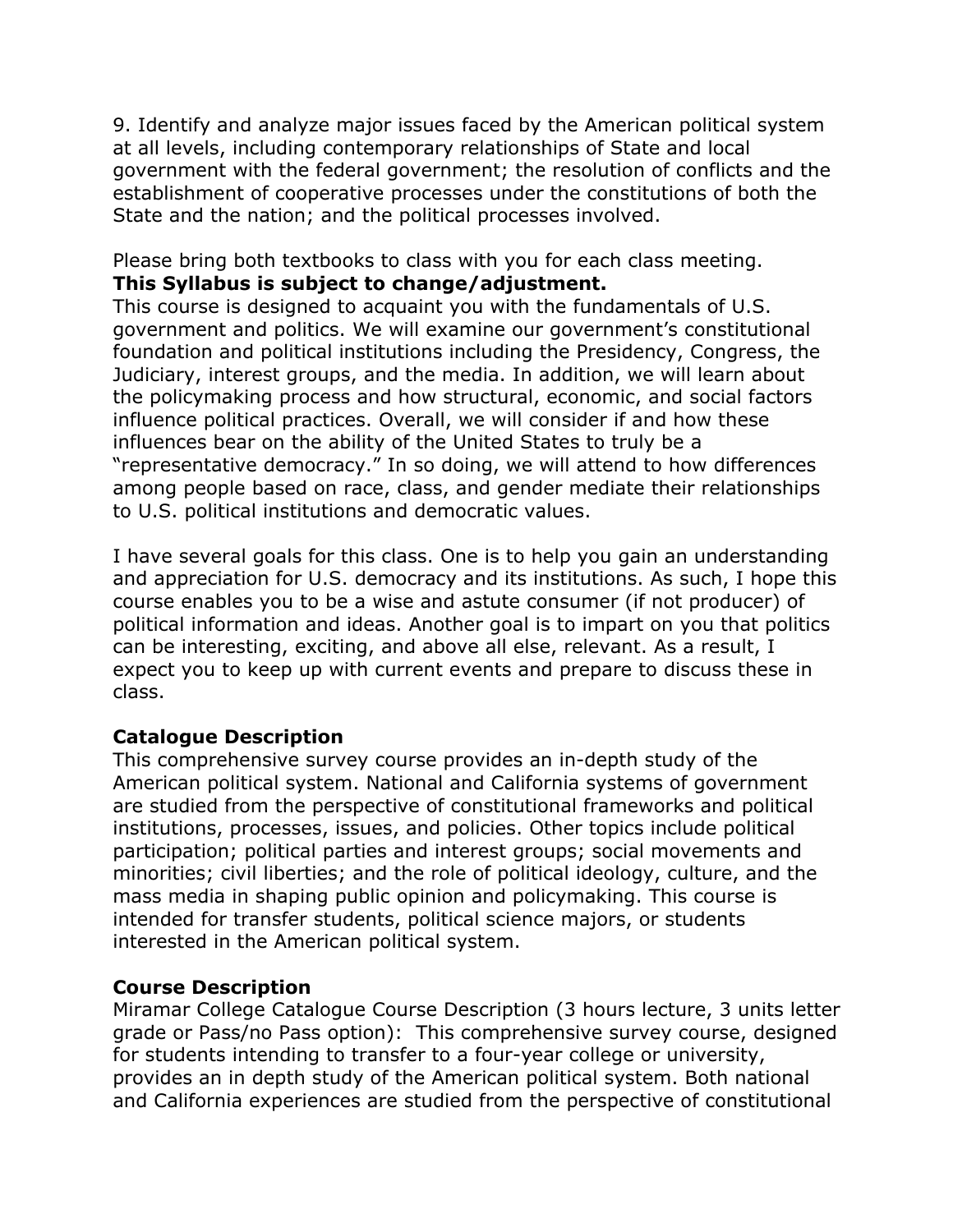frameworks, institutions, issues, and policies. NOTE: If used to satisfy part of the American Institutions requirement, Political Science 102 may not be used to satisfy the SDCC District's three-unit social science requirement. Political Science 102 is required for completion of the major in political science. \*Political Science 102 Advisory: English 48 and English 49, each with a grade of "C" or better, or equivalent, or Assessment Skill Levels R5 and W5.

### **Canvas Account**

Canvas is a course management system widely used throughout colleges and universities in the U.S. Class information, such as grades, assignments, quizzes and exams will be administered electronically on Canvas. Register for your Canvas account before the second class meeting.

Directions for creating a Canvas Account:

Go to http://www.sdccdonline.net/login/index.htm Type in your Username, which is your CSID number. Type in your password, which is your 8-digit birthdate (mmddyyyy). You need to be officially enrolled. If so, "Political Science 102 CRN 66481" will automatically be listed under "My Courses If you need additional training, go to the Canvas 9student training webpage http://www.sdccdonline.net/students/training/ for useful tutorials, FAQs, orientation schedules at the start of each semester, help accessing Canvas and downloading/opening files from in the course.

There is a 24/7 Helpdesk for all technical support and login issues: 1-866- 271-8794

Required Technical Materials: You should have daily access to a reliable functioning desktop or laptop computer and internet connection. It is not possible to take this course and submit all assignments in the required format with a smartphone or tablet.

**Attendance Policy:** No student may be reinstated if he/she is dropped from the class. As per SDCCD policy, *it is the student's responsibility to officially withdraw*. "Students who remain enrolled in a class beyond the published withdrawal deadline, may receive an evaluative letter grade in this class." This could possibly mean an "F". **YOU** are responsible for officially withdrawing from this course by the drop deadline, or you will receive a letter grade (i.e. Do NOT take it for granted that you will be dropped from this course for failure to meet any of the above policies). Please contact your counselor to drop.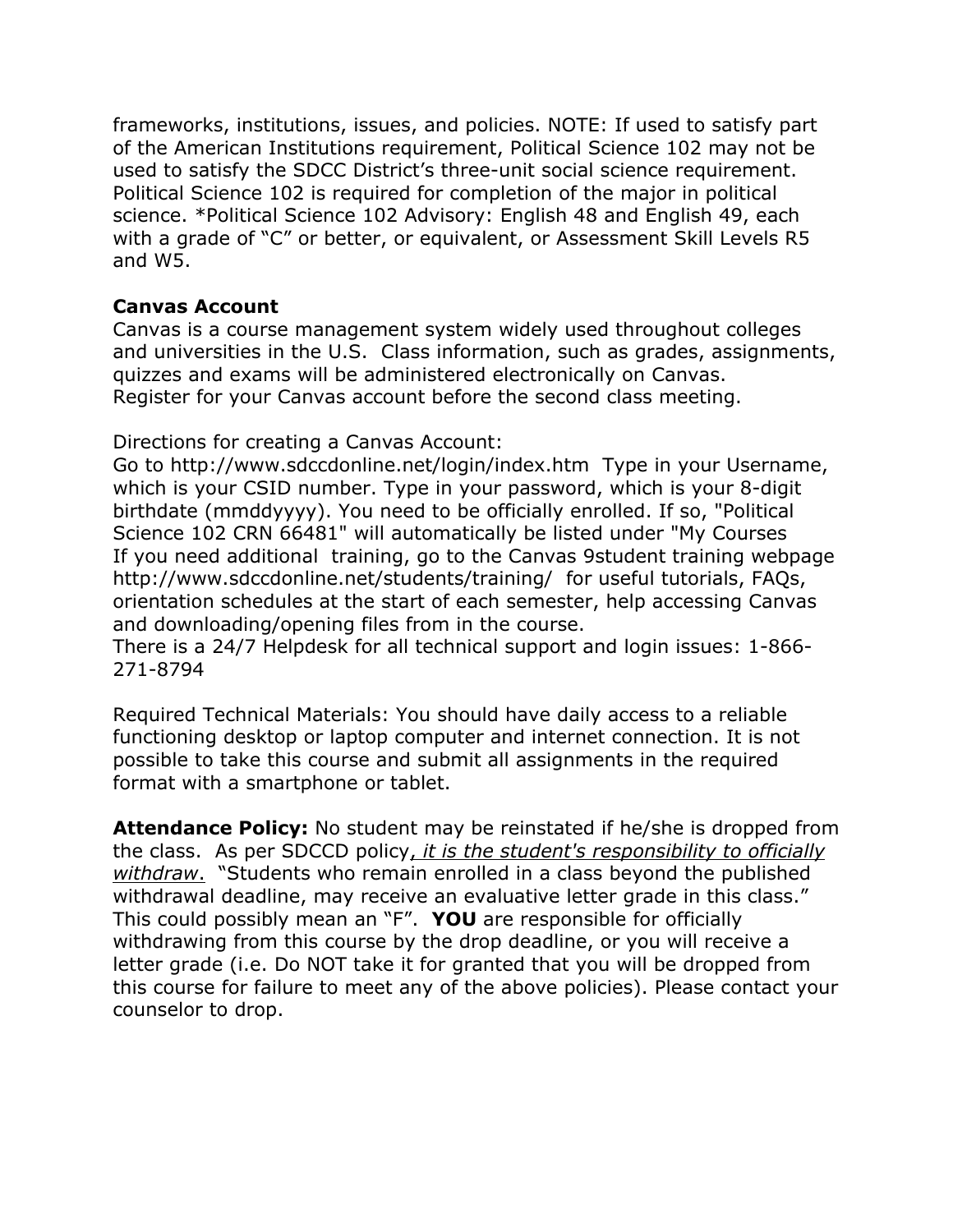## **COURSE REQUIRMENTS:**

- 1. Completion of assigned readings
- 2. Weekly Discussion Assignments (15)
- 3. Quizzes (3)- 1 objective and 2 short answers
- 4. Current Event Assignments (4)
- 5. Group Project on a Supreme Court case
- 5. Objective Midterm Examination (1)
- 6. Objective Final Examination (1)
- 7. Letter to Public Official

# **GRADING**

- 1. 20 pts Political Awareness Assignment (4 Assignments, 20 points)
- 2. 60 pts Weekly Canvas Discussion Assignments (15 assignments, 60 points)
- 3. 65 pts Quizzes (1=25 points, 2=20 points each)
- 4. 50 pts Midterm Examination
- 5. 50 pts Final Examination
- 6. 20 pts Letter to Public Official
- 7. 15 pts Supreme Court Group Project
- 8. 20 pts Particiption

300-270 points = A= Excellent  $269-240$  points = B= Good 239- 210 points = C= Satisfactory 209-180 points = D= Passing - Less than satisfactory 180 points or lower = F=Fail

# **CURRENT EVENTS**

I expect you to keep up with events in the news to help synthesize material we cover in class. The links below are suggested news outlets to keep up with current events: www.bbc.co.uk (BBC – British news site) www.economist.com (The Economist – British magazine) www.guardian.co.uk (The Guardian – British news site) www.thenation.com (The Nation – this is a decidedly left-wing publication) www.nationalreview.com (The National Review – this is a decidedly rightwing publication) www.nyt.com (The New York Times) www.rte.ie (RTÉ – Irish news site) www.wsj.com (The Wall Street Journal) ww.washingtonpost.com (The Washington Post)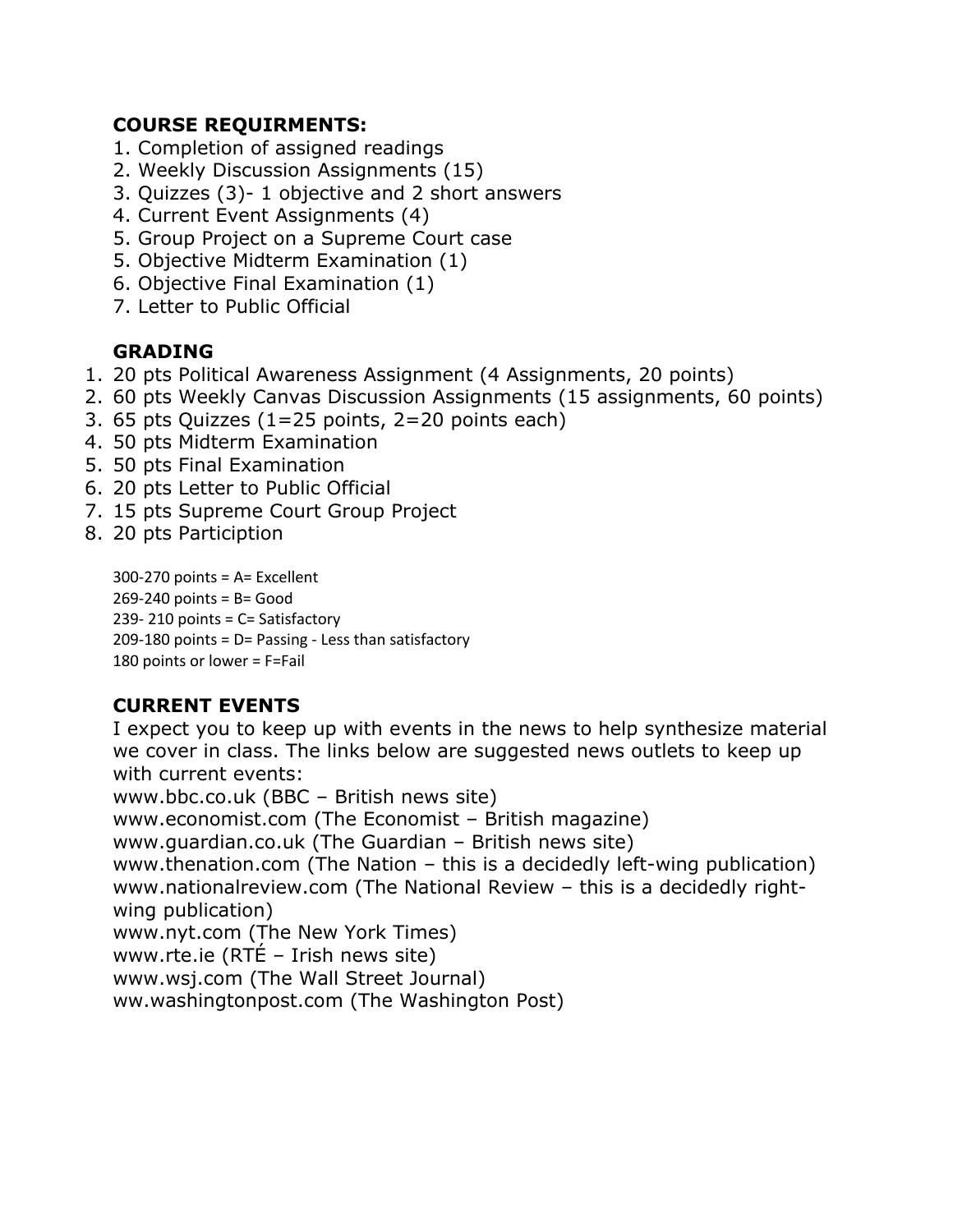# **Overview of Requirements:**

# **1.Opinion Piece Assignment, 20 points of Grade:**

You will have 4 opinion piece assignments during this term. Each assignment will be worth 5 points. The first will be due on 09/13/19 after that, they will be due on the first of each month. You will need to select a current event and write a 1-2 page plus paper about it. Please proofread each document prior to submittal. This assignment is geared to get you concentrated on events that happen in our nation. Please make sure that the assignments relate to American Politics. I will give you a topic to discuss. You will need to write about your feelings about the topic I assigned:

- A. How it relates to this class
- B. Your feelings on this event.
- C. How this may affect our society.

# **2. 1 objective quiz and two short Answer Quizzes- 65 points of grade**

There will be 3 quizzes given through the class. The first objective quiz will be worth 25 points. The two other quizzes will each be worth 20 points.

# **3. Canvas Discussions- 15 each worth 4 points for a total of 60 points**

Read the assignment carefully. It might contain a question and suggestions for your commentary. Select anyone of the questions included in the assignment and answer it after completing the unit's assigned readings. Provide a short, critical essay of at least 200 words. Follow the APA format for writing and citation when your do your assignment.

Read any commentary written by other students and respond to at least two of them in no less than 50 words each by Sunday. I will grade these on Monday. These replies should not be simple agreement or disagreement, or likes and dislikes, but replies that show your understanding of other students' writings and support it or reject it with evidence. I will grade discussions and responses on the Monday after the due date.

It is suggested that you write your commentary in a word processor such as Microsoft Word, then cut-and-paste it in the area provided in the unit. Do spell check.

Finish all units according to the deadlines set. Late work will not be accepted. If you do not reply to two of your classmates you will loose 1 point. If you have two typo or writing mistakes, you will lose .5 point for each. If you have less than 200 words for your assignment posting, if you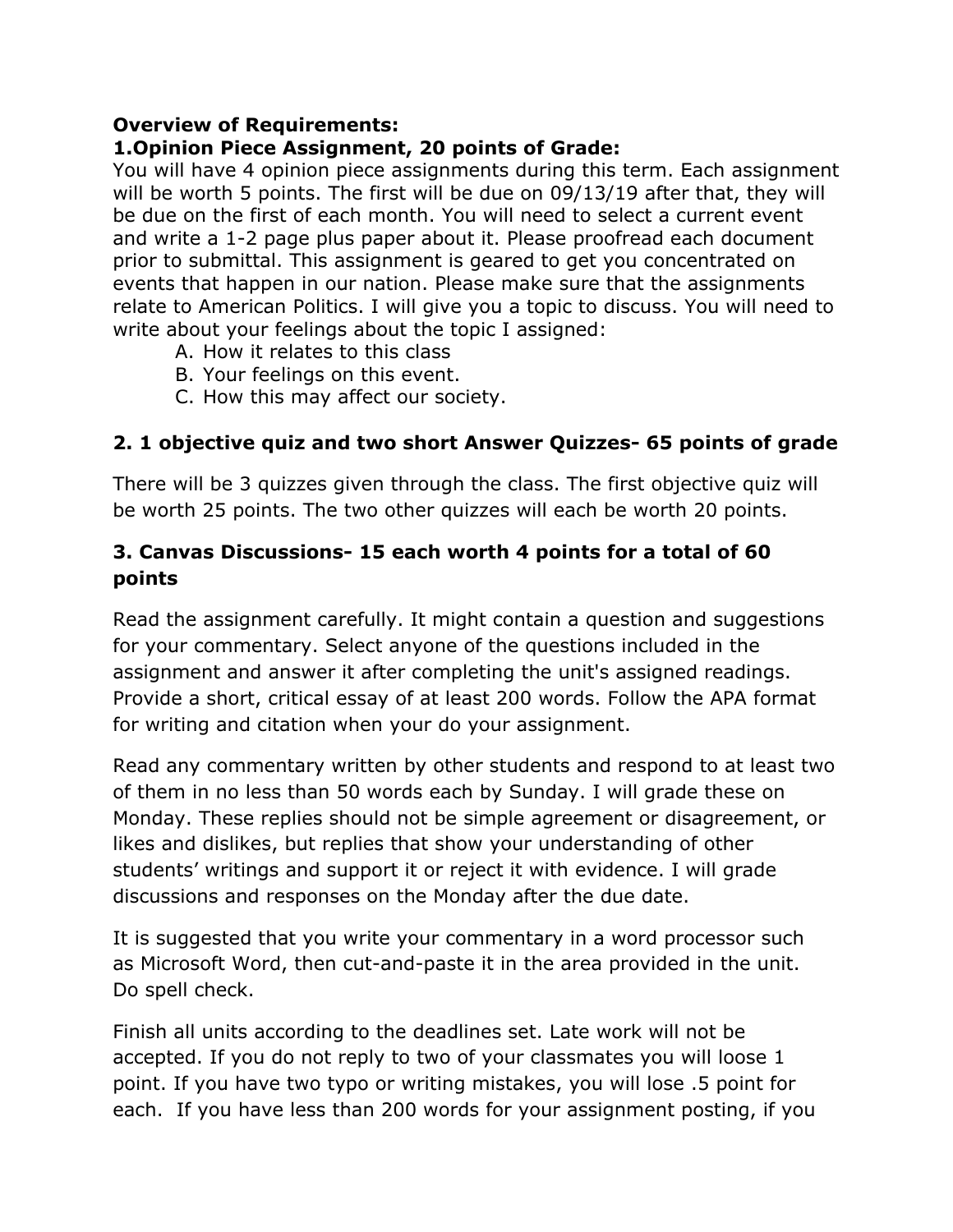do not do APA in-text citation and references, or if you do not answer fully all aspects of the question, you will lose points.

# **4.Midterm Examination: 50 points of grade**

There will be one midterm exam. 50 questions M/C and T/F. Each question is worth 1 points. This exam will cover all material from the beginning of class up until the exam. A study guide will be provided and we will have a review the class meeting prior to the exam.

# **5. Final Examination- 50 points of grade,**

There will be a final exam. It will cover material from the second half of the class. 50 M/C, T/F. To be held in class.

## **6. Group Project- 15 points of grade**

You will work in groups of no more than 5. I will give you a famous Supreme Court Case. You will need to create a 5-10 minute presentation about this case. Please use some type of visual aid in your presentation. Presentations will be given week after Winter Break. I will give you more info on this assignment during the semester

# **7. Letter to Public Official- 20 points of grade**

Students are to write a letter to a public official. This could be a complaint/concern or ever a compliment. I am not going to require you to send it. Please write this in a professional, business type letter. Please DO NOT include your address on the letter you turn in to me. If you want to send it, keep me updated on any response. Officials may include the following:

- a. President
- b. One of your state's Senators
- c. Your US Congress Representative
- d. State Official (governor, assembly member, state senator)
- e. Local Official (mayor, councilperson, Board of Supervisor)

## **8. Class Participation 20 points of grade Attendance/Participation:**

Writing and thinking are never separate processes; consequently, an integral part of this class relies upon your effort & mental awareness. I expect punctuality, alertness, and participation in class discussions and exercises. High quality participation includes listening carefully and responding thoughtfully to classmates' ideas, in addition to expressing your own ideas about the course material. Attendance is not an option--it is a requirement.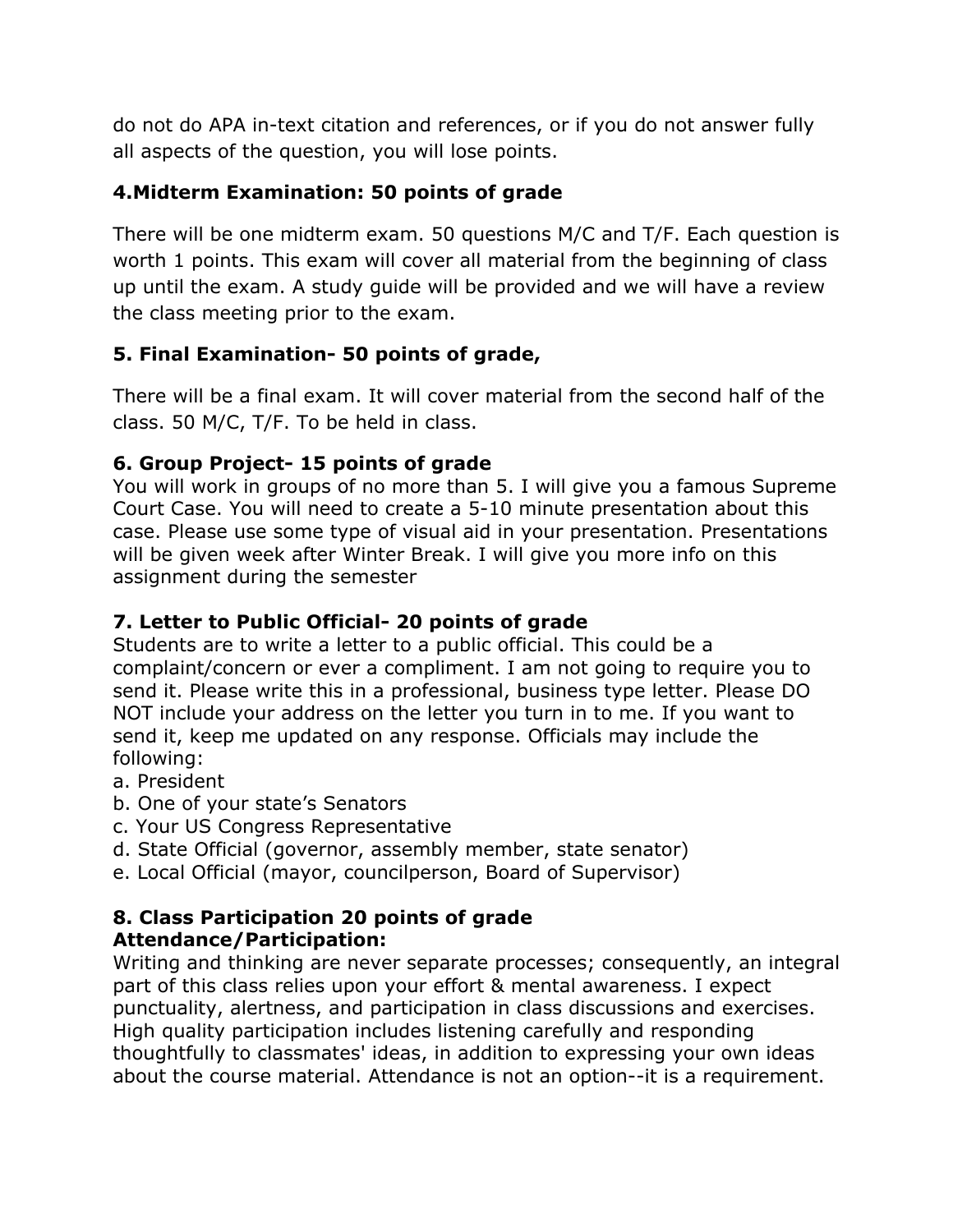Participation is worth 20 points. You all will start off with 20 points. In order to receive a grade of 20 points, the following needs to happen:

- 1. You need to come to class. If you are not in class, you cannot participate. Therefore you will not earn points.
- 2. Do not talk while I am talking.
- 3. If you need to leave early, let me know. It is rude to leave when I am talking without my permission,
- 4. No sleeping. If I notice this (trust me I notice), you will not receive participation points.
- 5. I will take attendance each day. This will be done on Canvas. If you are present and participate in class, you will earn participation points for that class. We have 48 classes. If you miss class, you cannot participate. Therefore, you will lose .5 points for each class you do not participate. If you have a verifiable school activity, you will not be penalized.

# **My Expectations**

I have some expectations that need to met during the course of the semester:

1. Please participate in class. This will increase interest.

- 2. Please come to class prepared
- 3. Complete all readings assigned by me.

4. Please be respectful and courteous of other people's opinions and culture. Any deviation from this will not be tolerated.

5. Please be on time. If you need to leave class early, please let me know prior to the beginning of class.

6. Do not disrupt my class. I expect you to have cell phones on vibrate. Please only answer a call if it is an emergency. Also, leave the room if you need to answer a call. NO TEXTING, TWEETING, FACEBOOKING, SNAPCHATING, INSTAGRAMING.

7. Please do not cheat or plagiarize assignments. I am a former student so I know the tricks. Anyone caught cheating or plagiarism will be dealt with severely.

8. My goal is for everyone to pass this class. If you give an effort and show that you comprehend the material, you should be fine. I am an open person so if there is something that you don't understand, please ask.

We are older and need to act accordingly.

### **Class Calendar Readings assigned are for the next class section. Week 1 (08/26/19)**

Introduction, review of syllabus, Elite Theory v. Pluralist Theory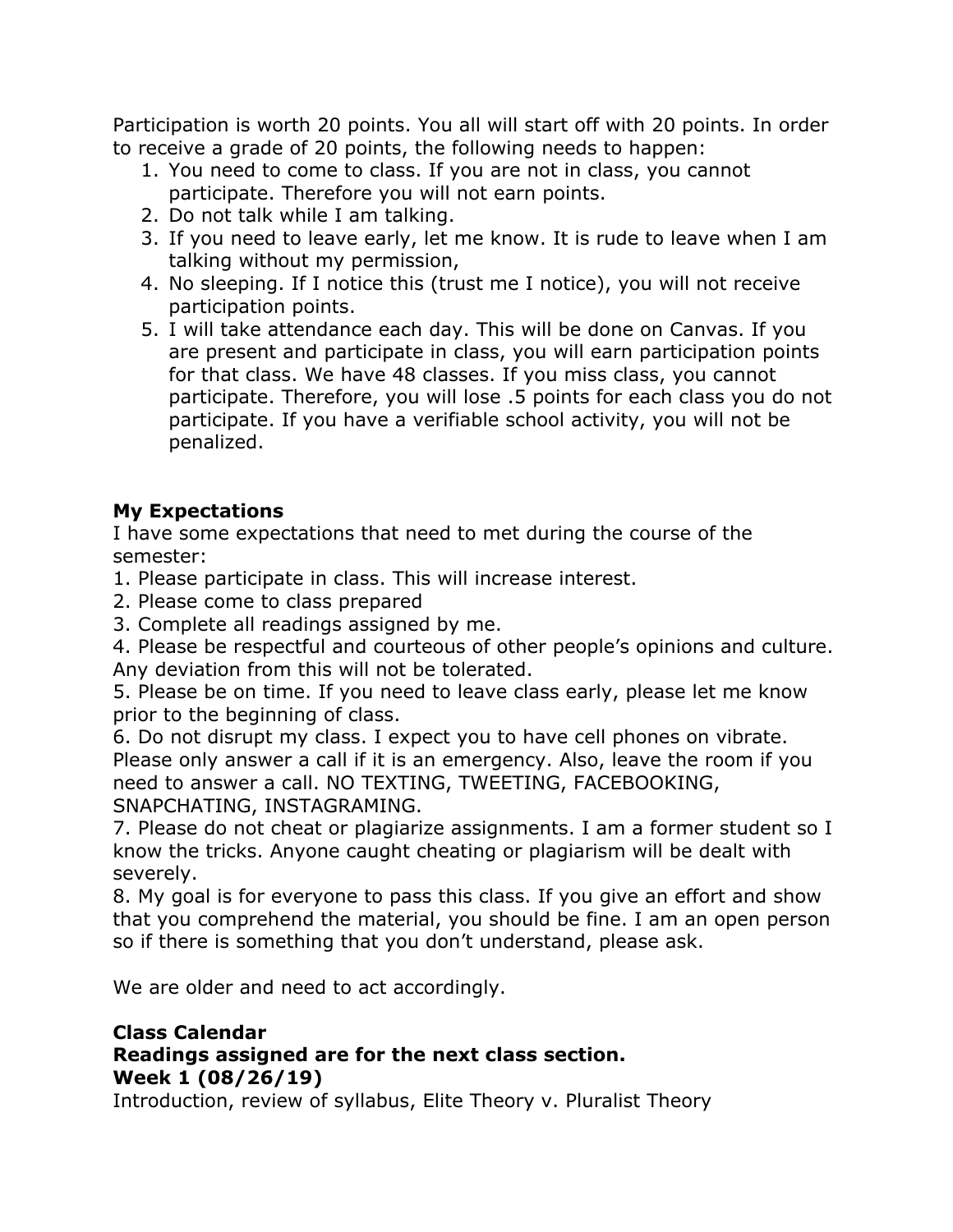Readings: Chapters 1-2 (Irony of Democracy).

## **Week 2 (09/02/18); No Class 09/02/2019**

Chapter 2- Elite Consensus of the Founding Fathers, The US Constitution. California Constitution. Readings for next week: Chapter 3, Federalist 10 and 51 **First Discussion Assignment due on 09/06/19**

# **Week 3 (09/09/19)**

Chapter 3: Elites in America and Elites in California Readings for next week: Chapter 4 **Second Discussion Assignment due on 09/13/19 First Opinion Piece Assignment due on 09/13/2019 to Canvas**

**Week 4 (09/16/19)** Direct Democracy in California, Initiative, Referendum, Recall **Quiz 1- 09/20/2019 (in class) Third Discussion Assignment due on 09/20/19**

## **Week 5 (09/23/19)**

**Second Political Awareness Assignment due on 10/01/2019 to Canvas**

Chapter 4- Masses in the United States and California Reading for next week: Chapter 5 **Fourth Discussion Assignment due on 09/27/18**

## **Week 6 (09/30/19)**

Chapter 5- The Media Readings: Chapter 6 (Irony) **Fifth Discussion Assignment due on 10/04/19 Second Opinion Piece Assignment due on 10/01/2019 to Canvas**

### **Week 7 (10/07/19)**

Chapter 6- Elections, Parties and Democracy Readings for next week: Chapter 7 **Sixth Discussion Assignment due on 10/11/19**

## **Week 8 (10/14/19)**

Chapter 6 Continued Chapter 7- Elites and Organized Interests Readings for next week: Chapter 8 **Seventh Discussion Assignment due on 10/18/19**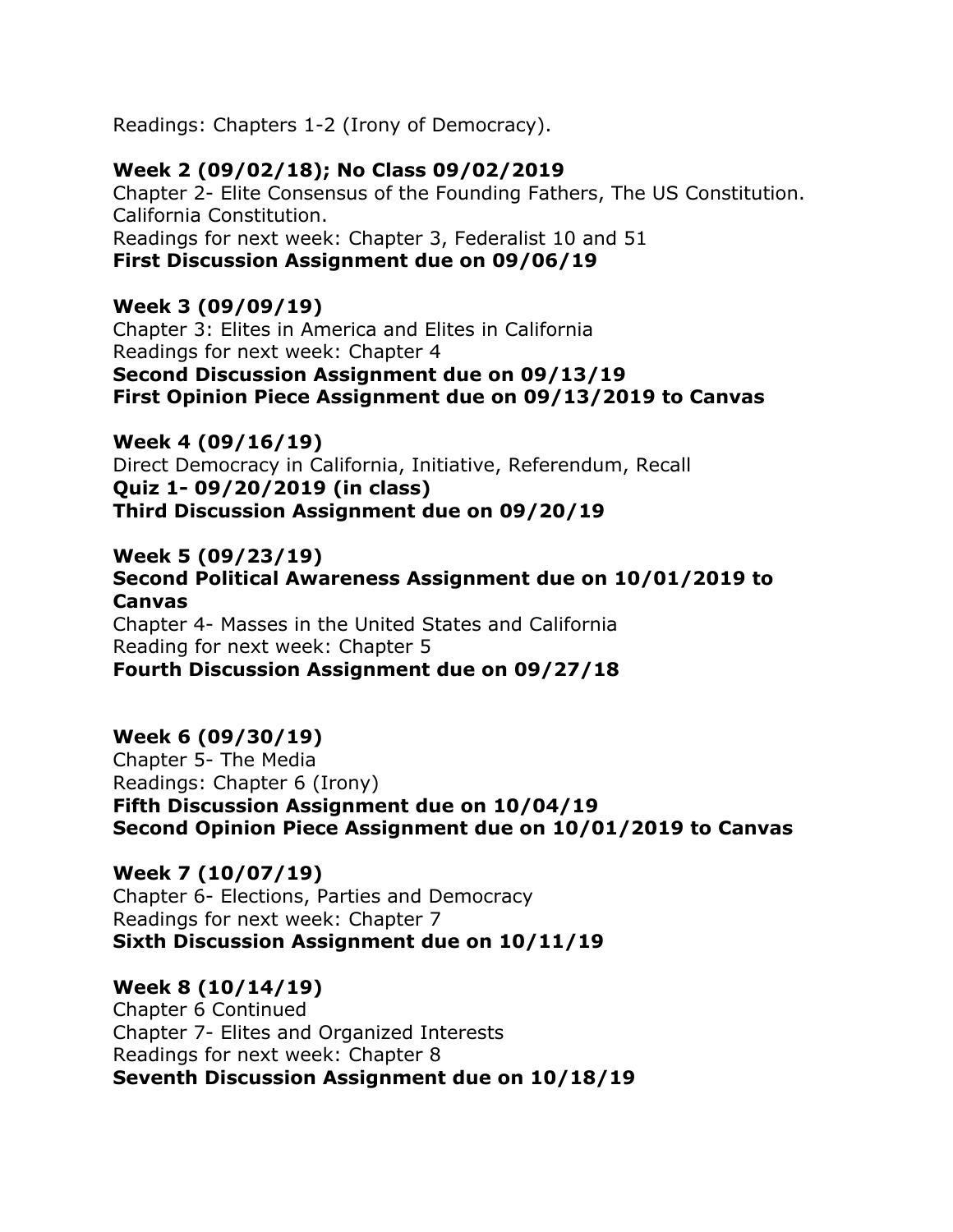#### **Week 9 (10/21/19); No class 10/21/19 Midterm 10/25/2019. Weeks 1-8. In class**

Chapter 8- Congress (US and California), Committees, How Bills becomes a law

**Eighth Discussion Assignment due on 10/25/19**

**Week 10 (10/28/19)** Electoral College, Chapter 9 Presidency **Ninth Discussion Assignment due on 11/01/19 Second Opinion Piece Assignment due on 11/01/2019 to Canvas**

**Weeks 11 (11/04/19)** Chapter 9- Presidency, Governor (CA), Duties **Quiz #2 due 11/08/2019 Tenth Discussion Assignment due on 11/08/19**

**Weeks 12 & 13 (11/12/19) & (11/25/19)** Chapter 10- Courts, US and California, **Eleventh Discussion Assignment due on 11/15/19 Twelfth Discussion Assignment due on 11/29/19 Fourth Opinion Piece Assignment due on 12/1/18**

**Week 14 (12/02/19)** Chapter 11- Bureaucracies **Thirteenth Discussion Assignment due on 12/06/19**

**Week 15 (12/09/19)** Chapter 12- Federalism **Quiz #3 Due on 12/13/19 Fourteenth Discussion Assignment due on 12/13/19**

**Week 16 (12/16/19); No class 12/16/19** Chapter 13- Civil Rights **Fifteenth Discussion Assignment due on 12/20/2019**

**Week 17 (1/06/20)** Chapter 13- Civil Rights Continued **Letter to Public Official due on 1/10/2020 Group Projects**

**Week 18 (1/13/20) Review for Final Final Exam 1/14/2020**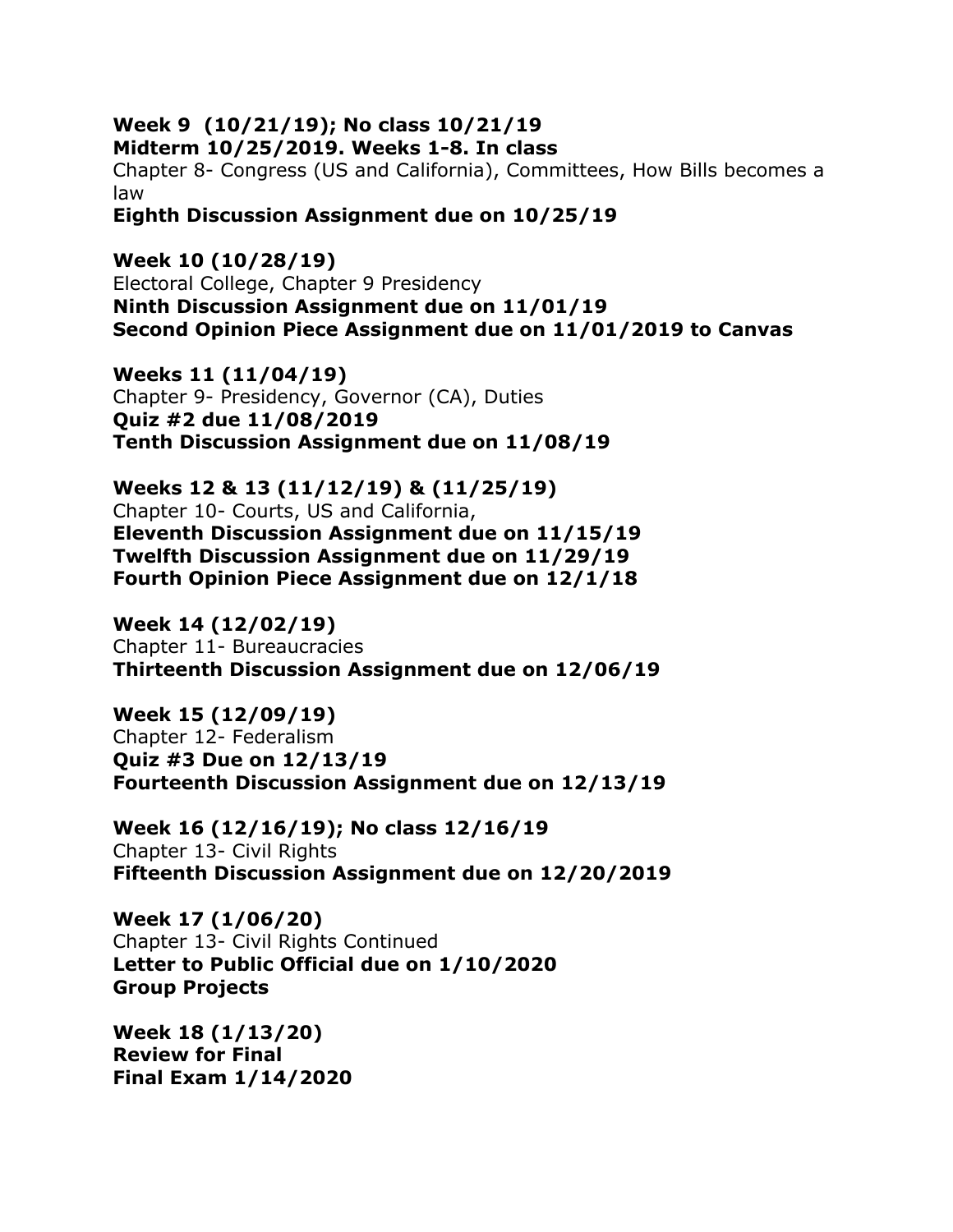#### **Make Up Policy**

**All coursework is due on the date stated. If you have an extenuating circumstance, you will need to inform me with advanced notice. You will be deducted .5 of a grade for each class meeting after the assignment is due. Please make sure to acquaint yourself with due dates on this syllabus.** 

#### **Cheating/Plagiarism**

**Students are expected to be honest and ethical at all times in the pursuit of academic goals. Students who are found to be in violation of Administrative Procedure 3100.3 Honest Academic Conduct, will receive a grade of zero on the assignment, quiz, or exam in question and may be referred for disciplinary action in accordance with Administrative Procedure 3100.2,** 

#### **Grade Dispute Policy**

**Board Policy 3001 Student Records, as well as section 76224 of the California Education, section 55024 of Title 5 California Code of Regulations and is designed to provide uniform standards to ensure due process when a student challenges a grade received for a class taken at the District.**

**Please visit https://www.sdccd.edu/docs/District/procedures/Student%20Serv ices/AP%203001\_02.pdf**

### **Student Code of Conduct**

**Students are expected to adhere to the Student Code of Conduct at all times. Students who violate the Student Code of Conduct may be removed from class by the faculty for the class meeting in which the behavior occurred, and the next class meeting.** 

**Incidents involving removal of a student from class will be reported to the college disciplinary officer for follow up. The Student Code of Conduct can be found in Board of Trustees Policy, BP 3100, Student Rights, Responsibilities, Campus Safety and Administrative Due Process posted on the District website at:** 

**http://www.sdccd.edu/public/district/policies/index.shtml**

**Additional Information**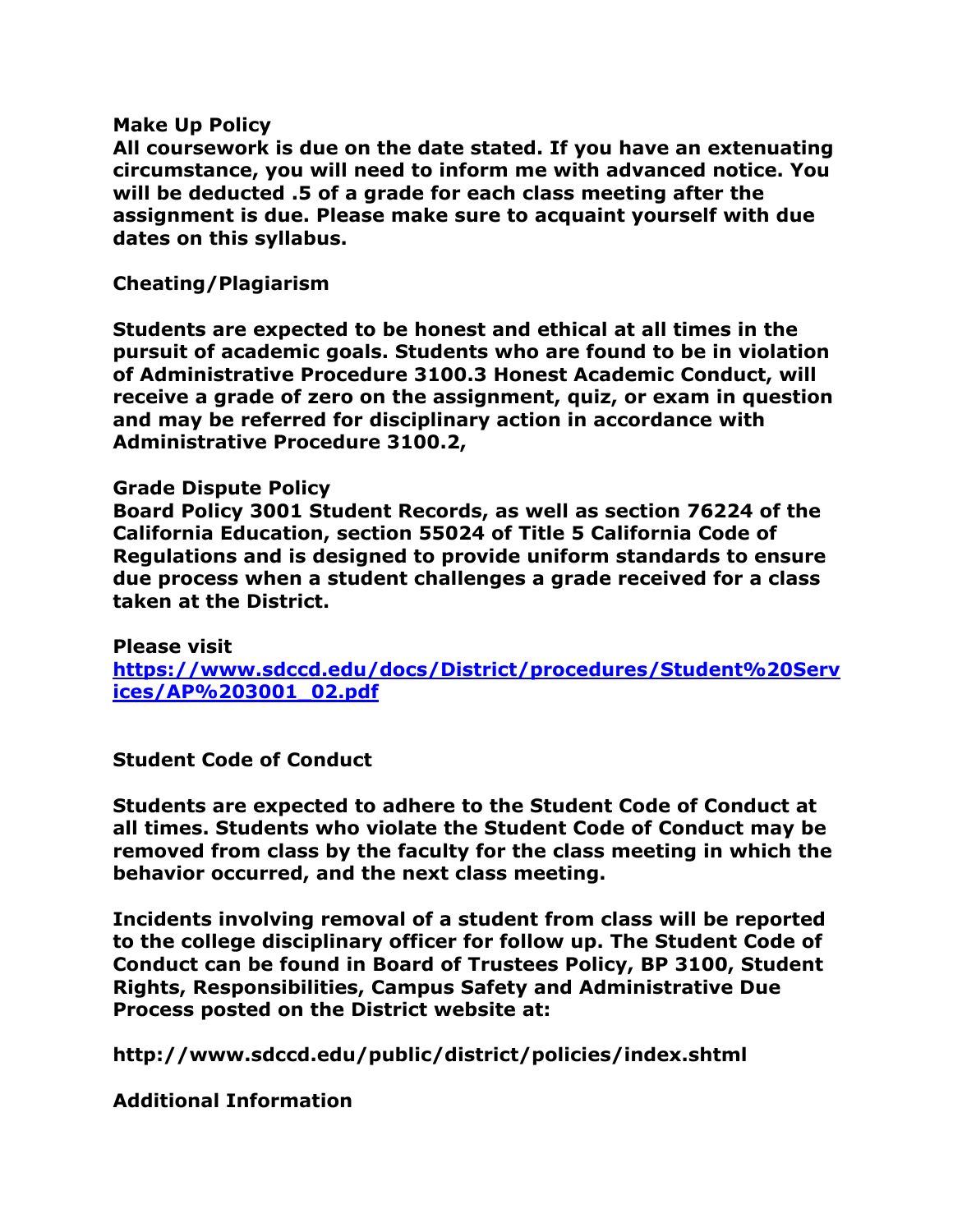**Posting of any of my materials, quizzes, exams & study guides on sites constitutes theft of my personal intellectual property and will be referred to the appropriate legal/school authorities.**

### **Miramar College Student Resources**

**Accessibility for Students with Disabilities:** The California Community College System is committed to providing equal access to education for students with disabilities. Students with disabilities who may need academic accommodations should contact me by email. You and I can coordinate with the Disabled Students Programs and Services (DSPS) department to identify your appropriate accommodations. To contact a DSPS counselor call (619) 388 - 7312 or email miradsps@sdccd.net. Note: I have made every effort to ensure that this course is accessible to all students, including students with disabilities. If you encounter a problem accessing any portion of this course, please contact me.

**Individual Tutoring Services at 'The Place:'** There are resources on the Miramar College campus to support students in need of additional help. For further details, call 619:388-7852.

#### **Conflict Resolution***:*

Generally, if a student has an unresolved conflict in a class, the first step is to consult with the instructor to resolve the matter. If a resolution is not reached with the instructor, the student may contact Ms. Morrill in the counseling office.

### **Reiterating Attendance Policy**

No student will be reinstated if he/she is dropped from the class. As per SDCCD policy, *it is the student's responsibility to officially withdraw*. "Students who remain enrolled in a class beyond the published withdrawal deadline, will receive an evaluative letter grade in this class." This could possibly mean an "F". **YOU** are responsible for officially withdrawing from this course by the drop deadline, or you will receive a letter grade (i.e. Do NOT take it for granted that you will be dropped from this course for failure to meet any of the above policies). Please contact your counselor to drop.

## **ATTENDANCE IS MANDATORY**

1. I will take attendance at the start of class. This information will be given to Scripps Ranch High School Administration. In order to do well